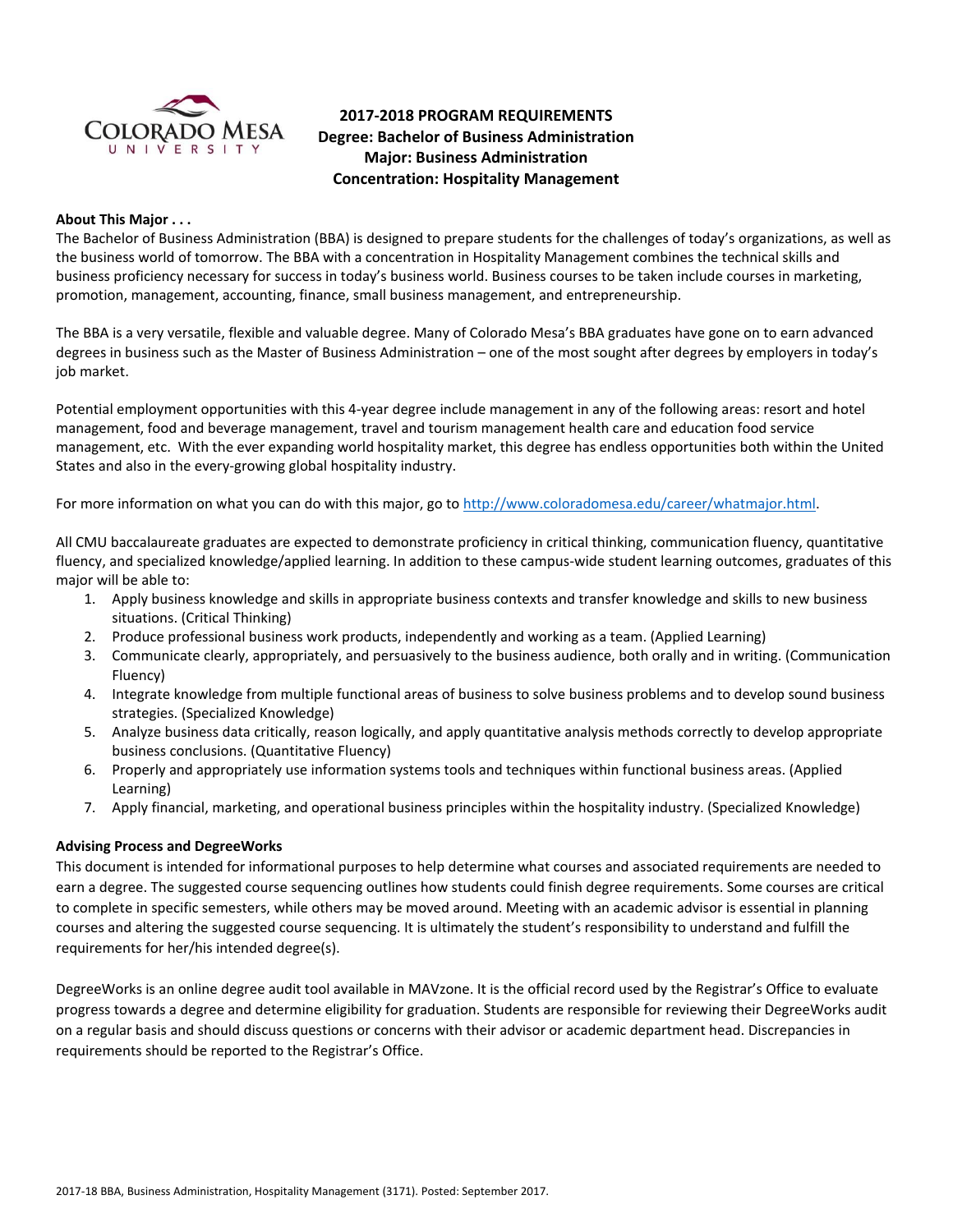# **Graduation Process**

Students must complete the following in the first two months of the semester prior to completing their degree requirements:

- Review their DegreeWorks audit and create a plan that outlines how unmet requirements will be met in the final semester.
- Meet with their advisor and modify their plan as needed. The advisor must approve the final plan.
- Submit the "Intent to Graduate" form to the Registrar's Office to officially declare the intended graduation date and commencement ceremony plans.
- Register for all needed courses and complete all requirements for each degree sought.

Submission deadlines and commencement details can be found at [http://www.coloradomesa.edu/registrar/graduation.html.](http://www.coloradomesa.edu/registrar/graduation.html)

If a student's petition for graduation is denied, it will be her/his responsibility to consult the Registrar's Office regarding next steps.

# **INSTITUTIONAL DEGREE REQUIREMENTS**

The following institutional degree requirements apply to all CMU baccalaureate degrees. Specific programs may have different requirements that must be met in addition to institutional requirements.

- 120 semester hours minimum.
- Students must complete a minimum of 30 of the last 60 hours of credit at CMU, with at least 15 semester hours in major discipline courses numbered 300 or higher.
- 40 upper-division credits (an alternative credit limit applies to the Bachelor of Applied Science degree).
- 2.00 cumulative GPA or higher in all CMU coursework.
- A course may only be used to fulfill one requirement for each degree/certificate.
- No more than six semester hours of independent study courses can be used toward the degree.
- Non-traditional credit, such as advanced placement, credit by examination, credit for prior learning, cooperative education and internships, cannot exceed 30 semester credit hours for a baccalaureate degree; A maximum of 15 of the 30 credits may be for cooperative education, internships, and practica.
- Pre-collegiate courses (usually numbered below 100) cannot be used for graduation.
- Capstone exit assessment/projects (e.g., Major Field Achievement Test) requirements are identified under Program-Specific Degree Requirements.
- The Catalog Year determines which program sheet and degree requirements a student must fulfill in order to graduate. Visit with your advisor or academic department to determine which catalog year and program requirements you should follow.
- See "Requirements for Undergraduate Degrees and Certificates" in the catalog for a complete list of graduation requirements.

# **PROGRAM-SPECIFIC DEGREE REQUIREMENTS**

- To be admitted to the Bachelor of Business Administration program, certain prerequisites must be satisfied. Please see the Department Head of Business for complete requirements and application form.
- 2.0 cumulative GPA or higher in coursework toward the major content area.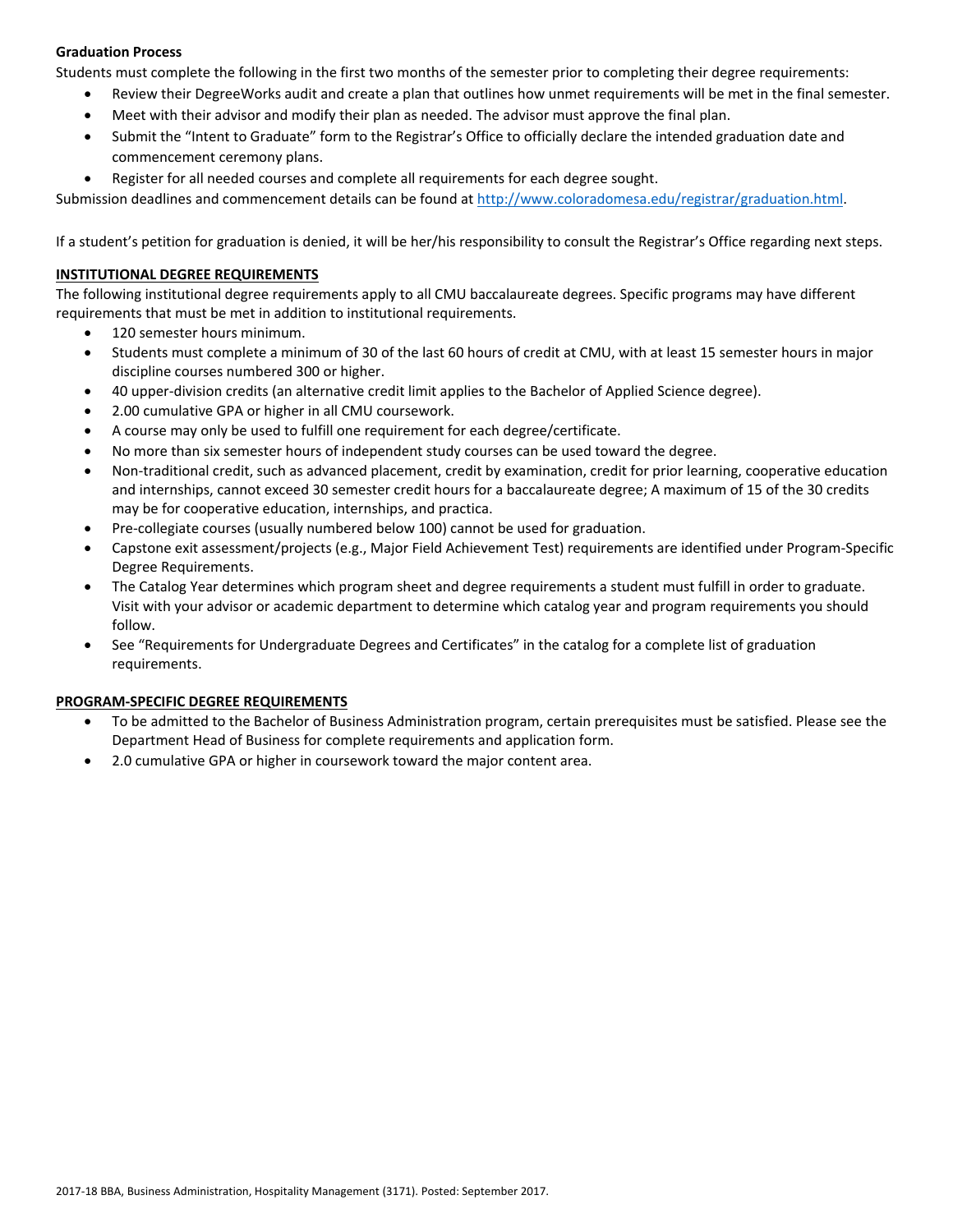# **ESSENTIAL LEARNING REQUIREMENTS** (31 semester hours)

See the current catalog for a list of courses that fulfill the requirements below. If a course is an Essential Learning option and a requirement for your major, you must use it to fulfill the major requirement and make a different selection for the Essential Learning requirement.

**English** (6 semester hours, must receive a grade of "C" or better and must be completed by the time the student has 60 semester hours.)

- $\Box$  ENGL 111 English Composition (3)
- $\square$  ENGL 112 English Composition (3)

**Mathematics** (3 semester hours, must receive a grade of "C" or better, must be completed by the time the student has 60 semester hours.)

 MATH 113 - College Algebra (4) or higher (3 credits apply to the Essential Learning requirements and 1 credit applies to elective credit.)

#### **Humanities** (3 semester hours)

 $\Box$  Select one Humanities course (3)

#### **Social and Behavioral Sciences** (6 semester hours)

- $\square$  ECON 201 Principles of Macroeconomics (3)
- $\square$  ECON 202 Principles of Microeconomics (3)

#### **Natural Sciences** (7 semester hours, one course must include a lab)

- $\Box$  Select one Natural Sciences course (3)
- $\Box$  Select one Natural Sciences course with a lab (4)

#### **History** (3 semester hours)

 $\Box$  Select one History course (3)

#### **Fine Arts** (3 semester hours)

 $\Box$  Select one Fine Arts course (3)

# **OTHER LOWER-DIVISION REQUIREMENTS**

# **Wellness Requirement** (2 semester hours)

- $\Box$  KINE 100 Health and Wellness (1)
- $\Box$  Select one Activity course (1)

# **Essential Learning Capstone** (4 semester hours)

Essential Learning Capstone must be taken after completion of the Essential Learning English and Mathematics requirements, and when a student has earned between 45 and 75 hours.

- $\Box$  ESSL 290 Maverick Milestone (3)
- $\square$  ESSL 200 Essential Speech (1)

**FOUNDATION COURSES** (21 semester hours. These courses plus ECON 201, ECON 202, and Essential Learning Math & English requirements must be completed within the student's first 60 hours.)

- $\Box$  ACCT 201 Principles of Financial Accounting (3)
- $\Box$  ACCT 202 Principles of Managerial Accounting (3)
- BUGB 105 Freshman Business Seminar (3)
- $\square$  BUGB 211 Business Communications (3)
- $\Box$  BUGB 231 Survey of Business Law (3)
- $\Box$  One of the following courses: CISB 101 - Business Information Technology (3) CISB 205 - Advanced Business Software (3)
- $\Box$  One of the following courses:
	- CISB 241 Introduction to Business Analysis (3)
	- STAT 241 Introduction to Business Analysis (3)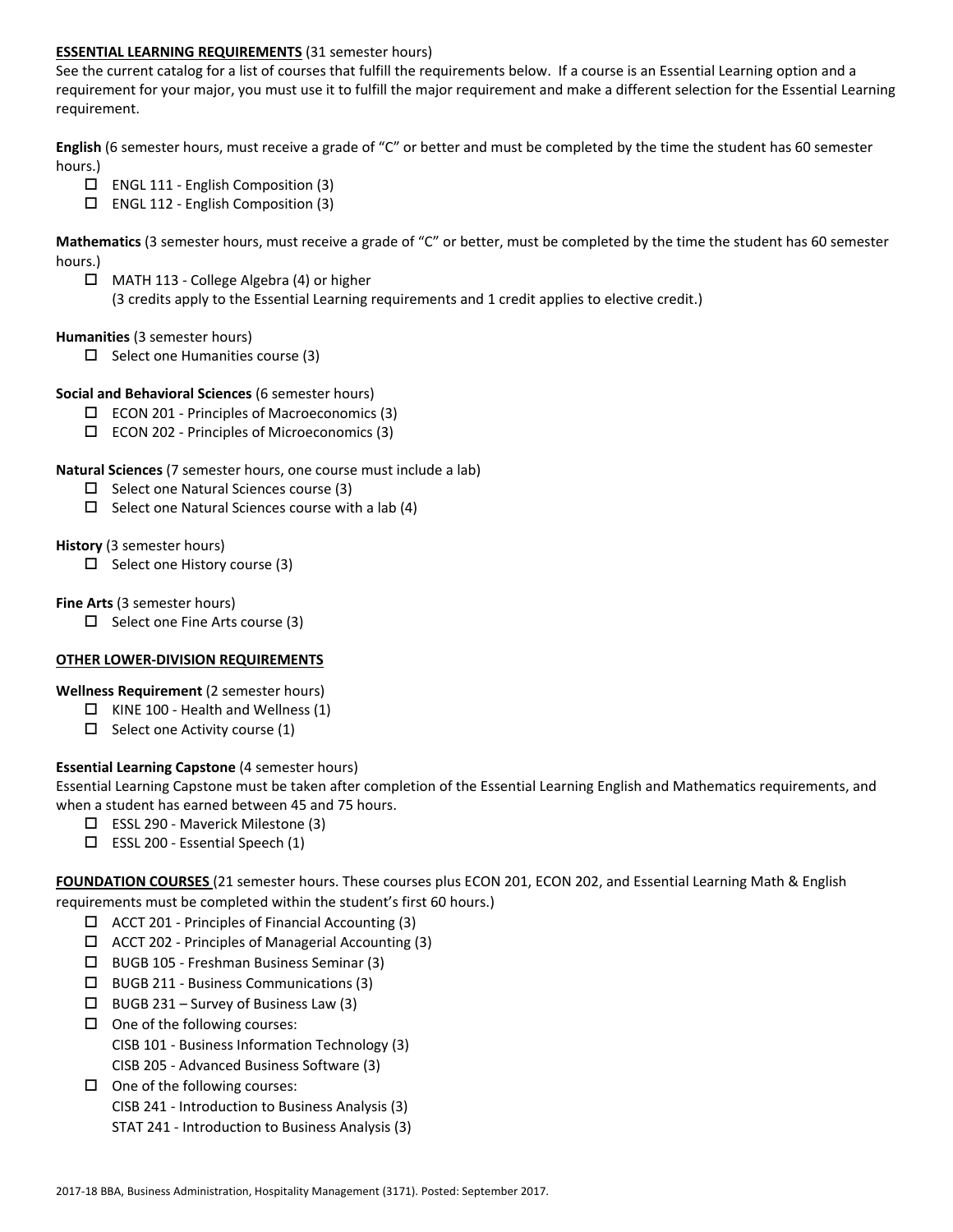#### **BBA: BUSINESS ADMINISTRATION, HOSPITALITY MANAGEMENT REQUIREMENTS** (60 semester hours)

**Business Administration Core** (30 semester hours)

- BUGB 401 International Business (3)
- $\square$  CISB 210 Fundamentals of Information Technology (3)
- $\Box$  FINA 301 Managerial Finance (3)
- MANG 201 Principles of Management (3)
- MANG 301 Organizational Behavior (3)
- HRMA 371 Human Resource Management (3)
- MANG 471 Operations Management (3)
- MANG 491 Business Strategy (3)
- MARK 231 Principles of Marketing (3)
- $\Box$  One of the following courses:
	- CISB 341 Quantitative Decision Making (3)
	- MANG 341 Quantitative Decision Making (3)
	- MARK 350 Marketing Research (3)

# **Required Concentration Courses** (21-24 semester hours)

- $\Box$  HMGT 101 Travel Industry I (3)
- HMGT 200 Management and Supervisory Skills for the Hospitality Industry (3)
- HMGT 310 Travel and Tourism Marketing Techniques (3)
- HMGT 410 Hospitality Facilities Management (3)
- $\Box$  HMGT 450 Strategic Hospitality Sales and Marketing (3)
- □ HMGT 470 Hospitality Management Strategy (3)
- $\Box$  MANG 499 Internship (3-6)

# **Upper Division Business/Hospitality Management Electives** (6-9 semester hours)

| ______ |
|--------|
|        |
|        |

**GENERAL ELECTIVES** (All college level courses appearing on your final transcript, not listed above that will bring your total semester hours to 120 hours. 2 semester hours)

MATH 113 - College Algebra (1)

\_\_\_\_\_\_\_\_\_\_\_\_\_\_\_\_\_\_\_\_\_\_\_\_\_\_\_\_\_\_\_\_\_\_\_\_\_\_\_\_\_\_\_\_\_\_\_\_\_\_\_\_\_\_\_\_\_\_\_\_